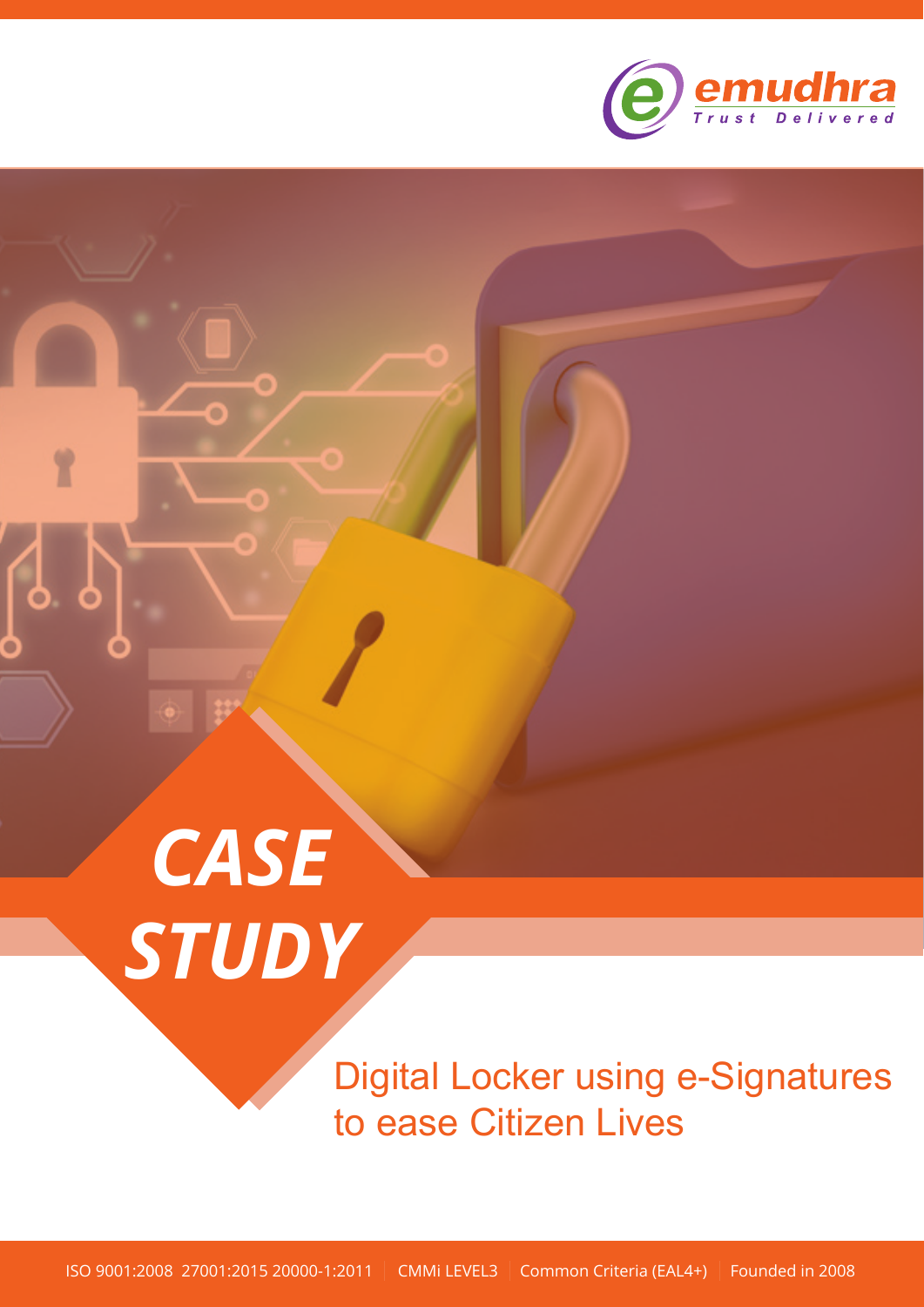

# Digital Locker using e-Signatures to ease Citizen Lives

eMudhra provides e-Sign solution for DigiLocker, a secure Digital Locker launched by The Government of India

# **Industry**

Government to Citizen Services

### **e-Governance Initiative**

With an aim to ease citizen lives, The Government of India introduced a Digital Locker concept where Citizens of India can use their National ID to Digitally Sign documents (ID proof, Address proof, University Transcripts etc) and store them in the Digital Locker. These documents could then be shared for the purpose of Know Your Customer (KYC) requirements.

# **Approach**

Launch an integrated secure digital locker which consist of citizen wise document repository, ability to upload, digitally sign and share documents. This would ensure legal validity for electronic submission of documents and create a trusted repository of citizen data.



### **Background**

The Government of India under the Digital India programme launched Digital Locker, a secure online repository of documents for citizens of India who can upload, digitally sign using thier National ID and share with anyone.

The Digital Locker project was conceived with the intention of promoting ease of business and to transform into a paperless environment. Once documents are uploaded and stored in the Digital Locker, they can be shared, instead of physical documents with several critical and frequent activities like Bank Account Opening, Welfare Schemes, Driving License Application, Passport Application, Telecom Connections, Applications to Schools and Colleges and so on.

Leveraging the customer data available in National IDs and e-Sign from a licensed e-Sign Service Provider thereby allowing citizens to upload and digitally sign documents.

Creating an ecosystem where relying parties are able to push (Universities, Tax Department, Banks) and pull (Corporate Human Resources) citizen data from the Digital Locker as a trusted repository with citizens' consent.

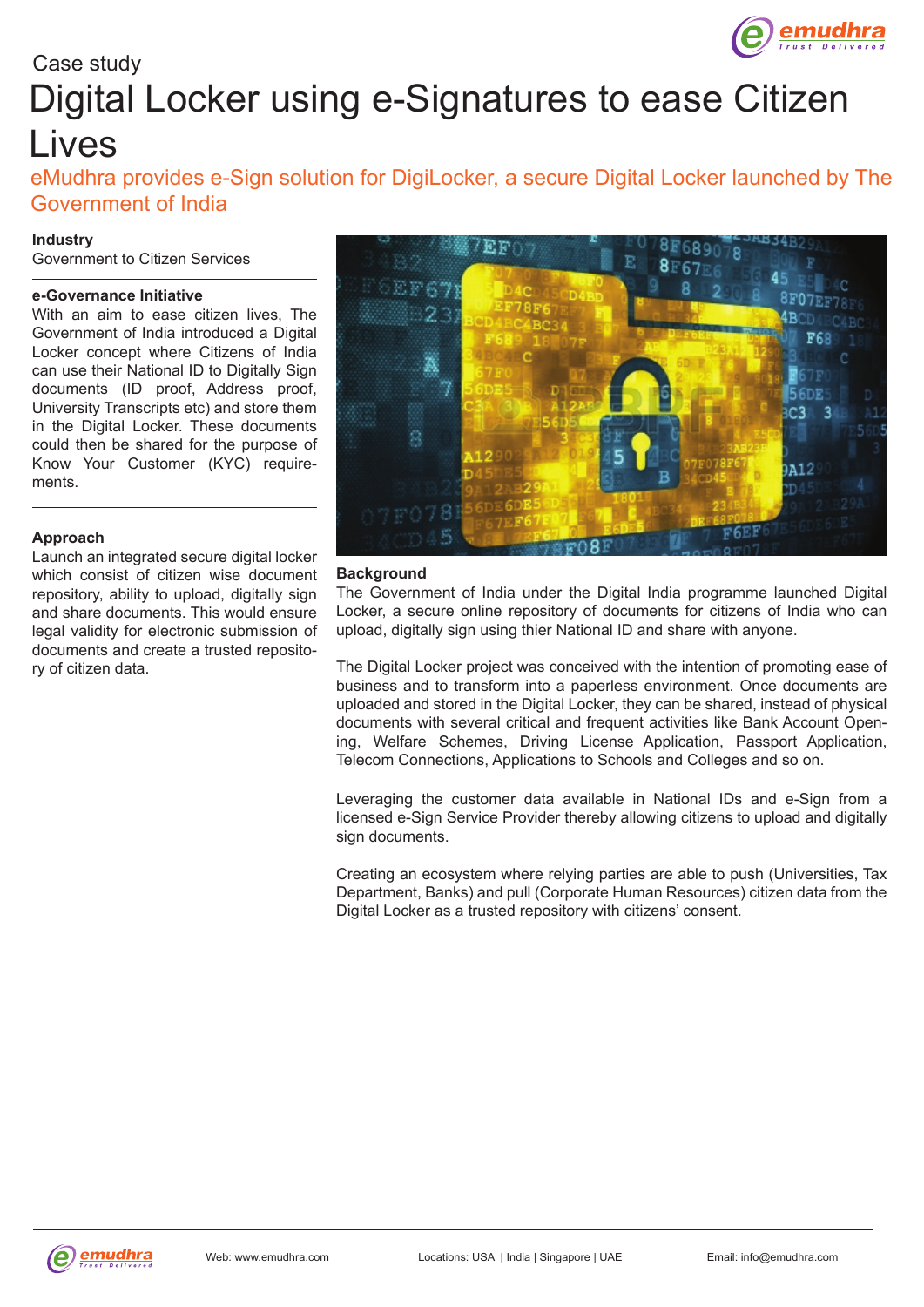Case study | Secure Digital Locker

# **Digital Signature Technology**

The Digital Signature Technology works on the Public Key Infrastructure framework which uses a Cryptographic Key Pair – Private and Public Key for secure access and transmission of Information.

The Public Key Infrastructure framework is prescribed in a model law provided by UNCITRAL (A United Nations body) for International Trade and Commerce.

# **Benefits**

emLocker provides significant benefits to citizens and Governments for a complete paperless transformation. These include:

- Legal validity and non-repudiation thereby reducing frauds
- Offering anywhere, anytime filing and sharing of documents and forms for customer onboarding, service requests etc.
- Faster turnaround time. increased employee efficiency, productivity and transparency
- Meeting compliance & regulatory requirements





### **Solution**

emLocker is a secure Digital Locker that is offered to Citizens of India where any citizen can self attest documents based on National ID and store them securely. This can include ID Proof's, Address Proofs, Transcripts, Land Records, Driving License Documents, Vehicle Documents, Bank Statements etc.

The same digitally signed documents can be shared for the purpose of Know Your Customer requirements for Bank Account Opening, University Enrollments etc.

emLocker has the following features:

- **Push API**  Government Departments such as Transport Department, Land Department, Universities, Companies can push digitally signed documents such as Birth Certificates, Marriage Certificates, School Transcripts, Employment Letters into the Digital Locker based on National ID
- **Pull API** Relying Applications can request for documents from the Digital Locker based on National ID. This can be shared by the Citizen with their consent
- **Categorization of Documents** Documents in the Digital Locker can be categorized by Citizens for ease of access and usage
- **Mobile Usage**  emLocker can be accessed through the mobile for anytime, anywhere upload and sharing of documents



# **How emLocker Works?**